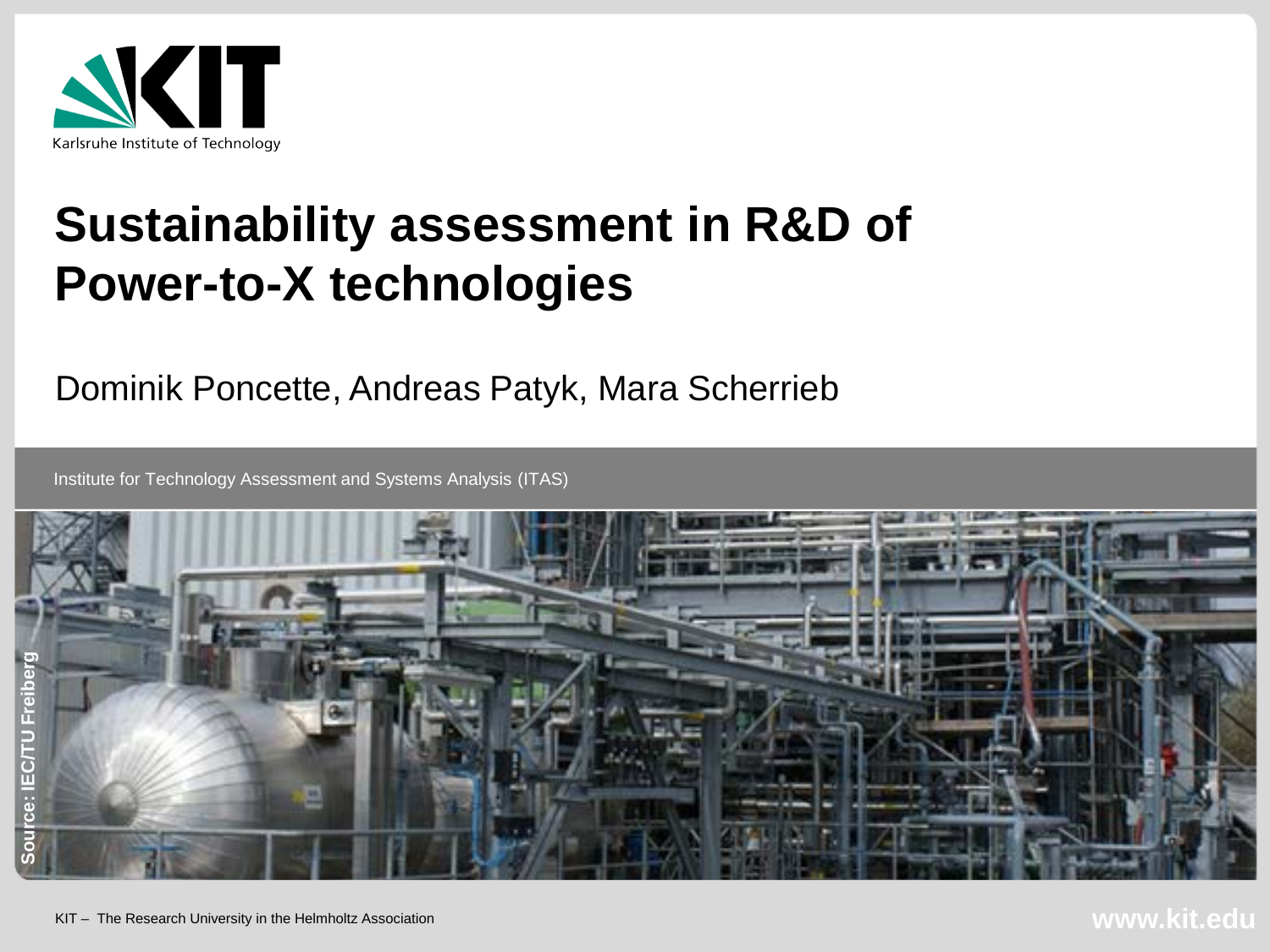## **Motivation for R&D integration**



Early assessment enables influence on R&D process



*[Source: Vassiliadis 2017]*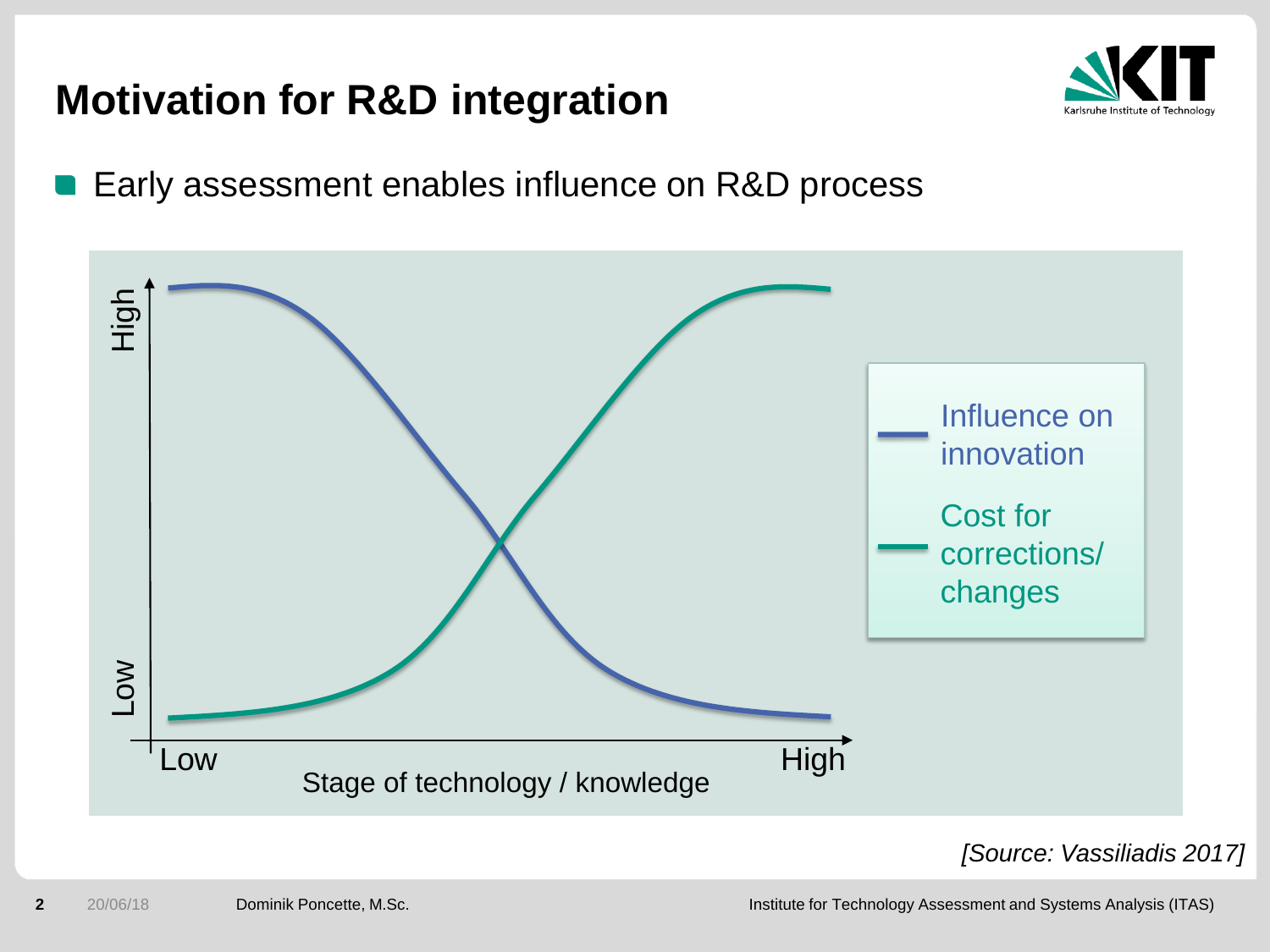#### **Copernicus – Power-to-X project: Long chained alcohols**



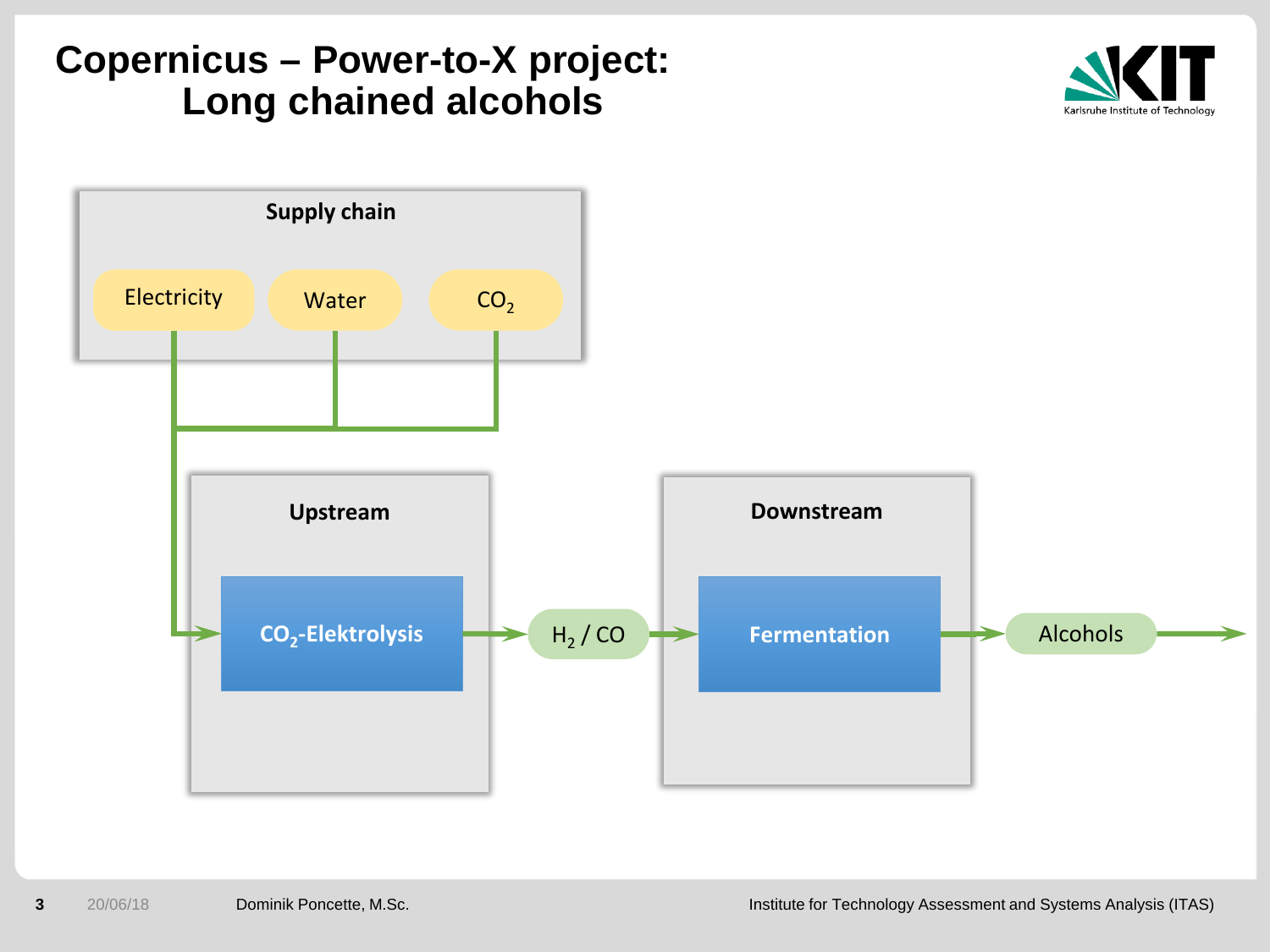#### **Copernicus – Power-to-X project: LNG production**



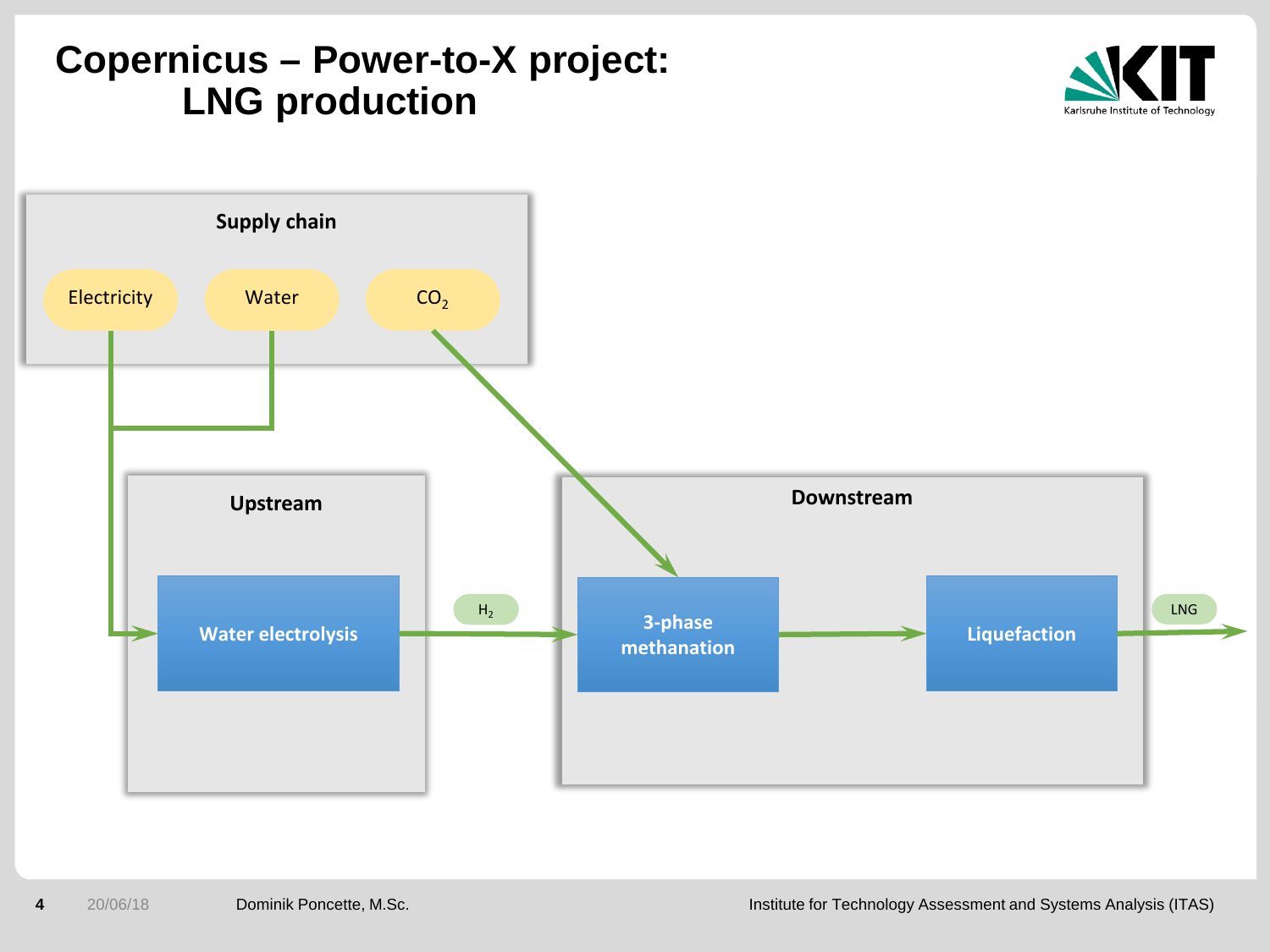#### **Copernicus – Power-to-X project: Syngas-to-fuel**



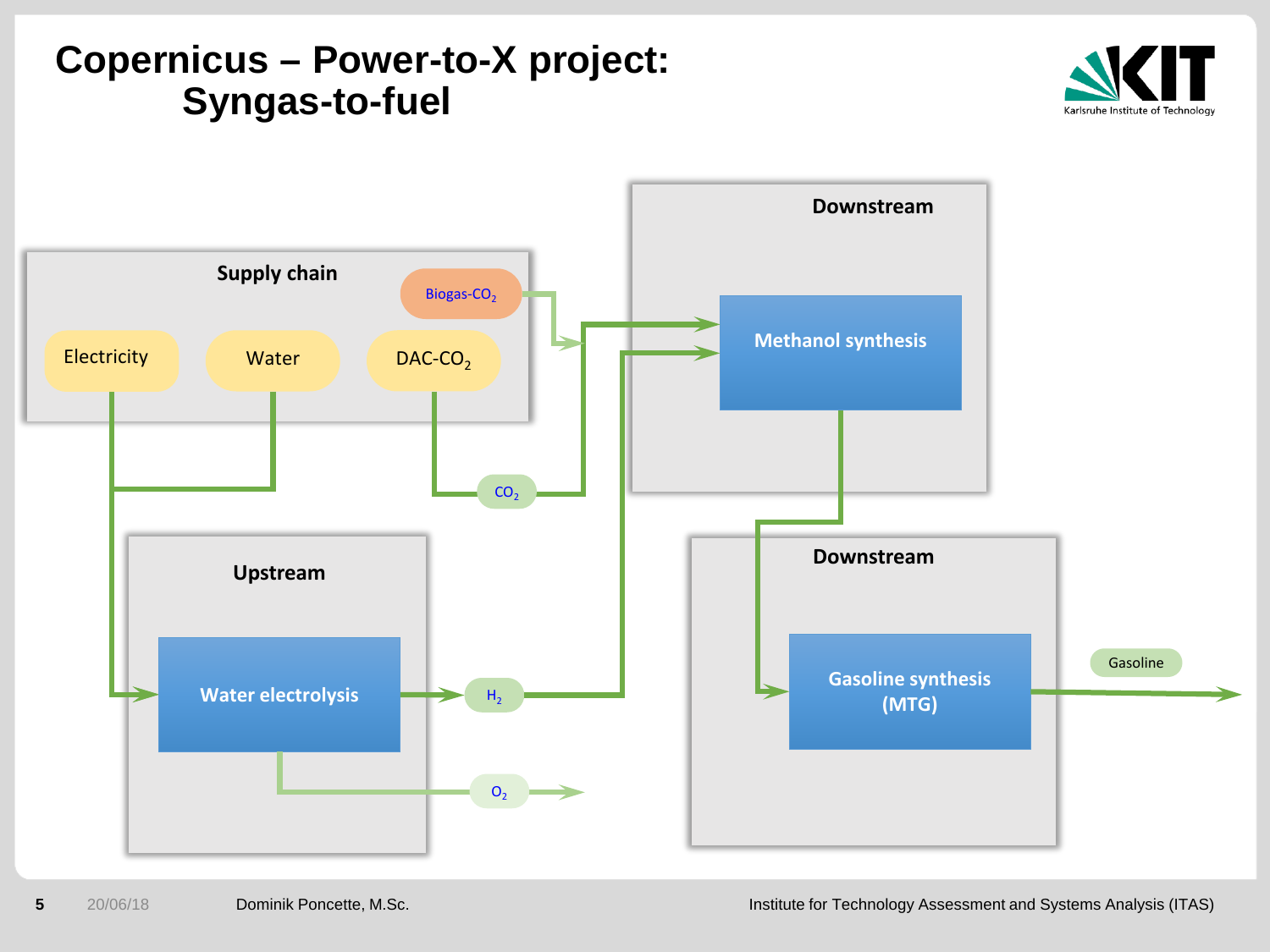## **Sustainability assessment**



**L**ife **C**ycle **A**ssessment with comprehensive impact assessment (method ReCiPe)

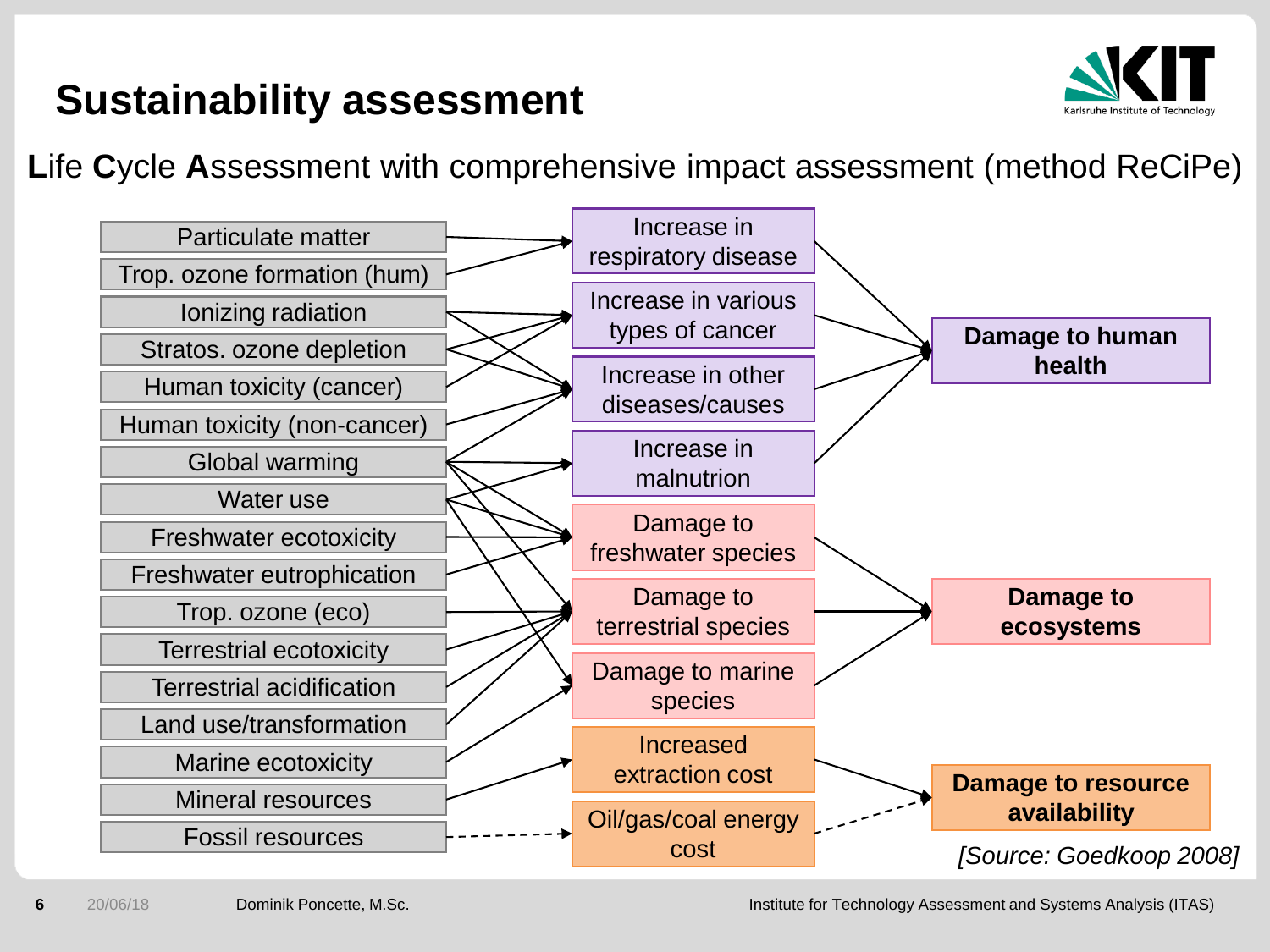#### **Life Cycle Assessment**





#### *[Source: DIN EN ISO 14040]*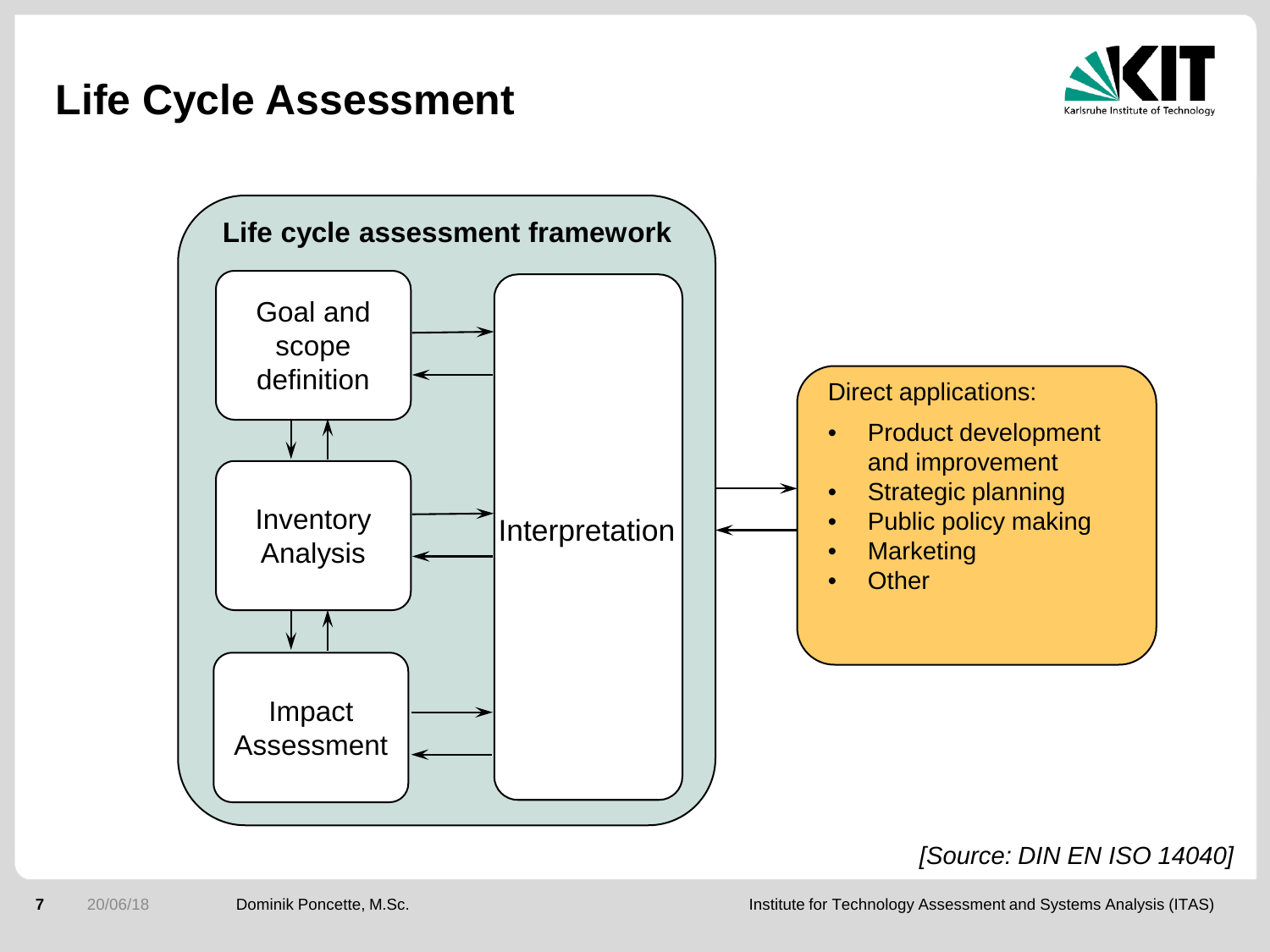## **Methodology of modeling in LCA**



- The assessment is based on elementary flows
	- Material or energy entering or leaving the system without previous or subsequent human transformation.



- Creation of linear input/output models for each process step
	- Supply chains are taken from the ecoinvent database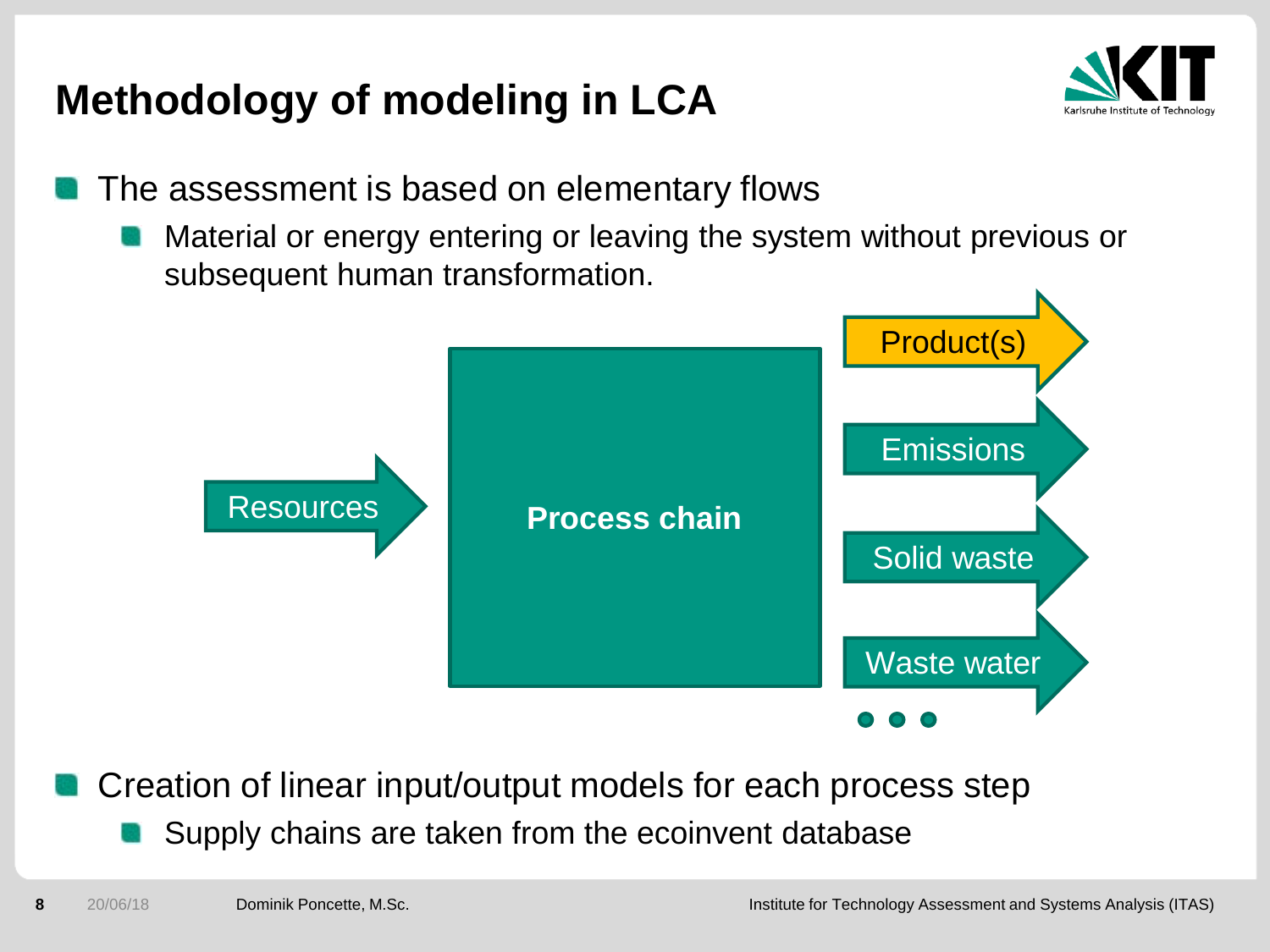## **Life cycle inventory (Process chain)**



Life Cycle Inventories comprise data mining and calculation methods for quantifying relevant input and output flows of a product system.

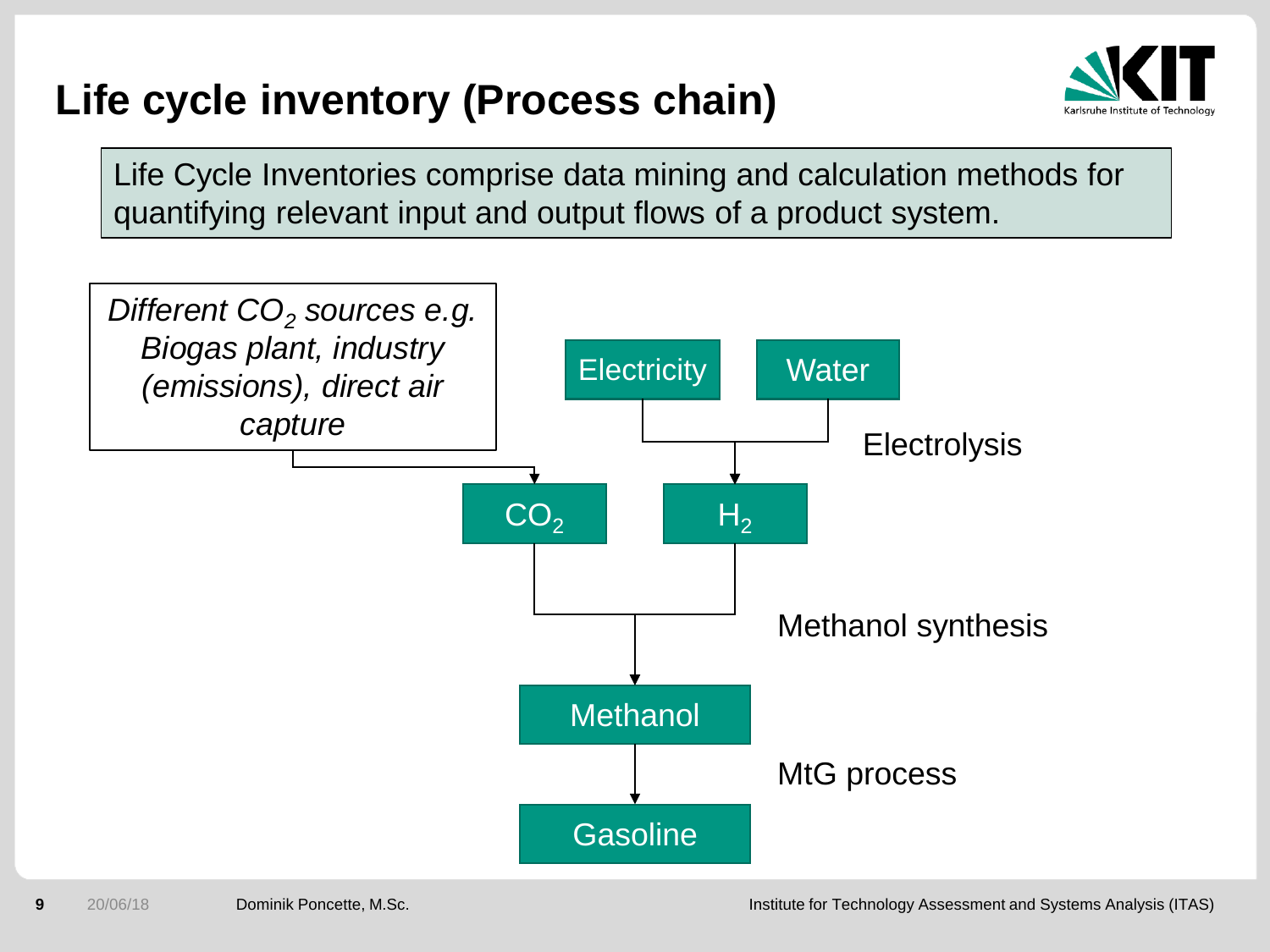## **Life cycle inventory (Data mining)**



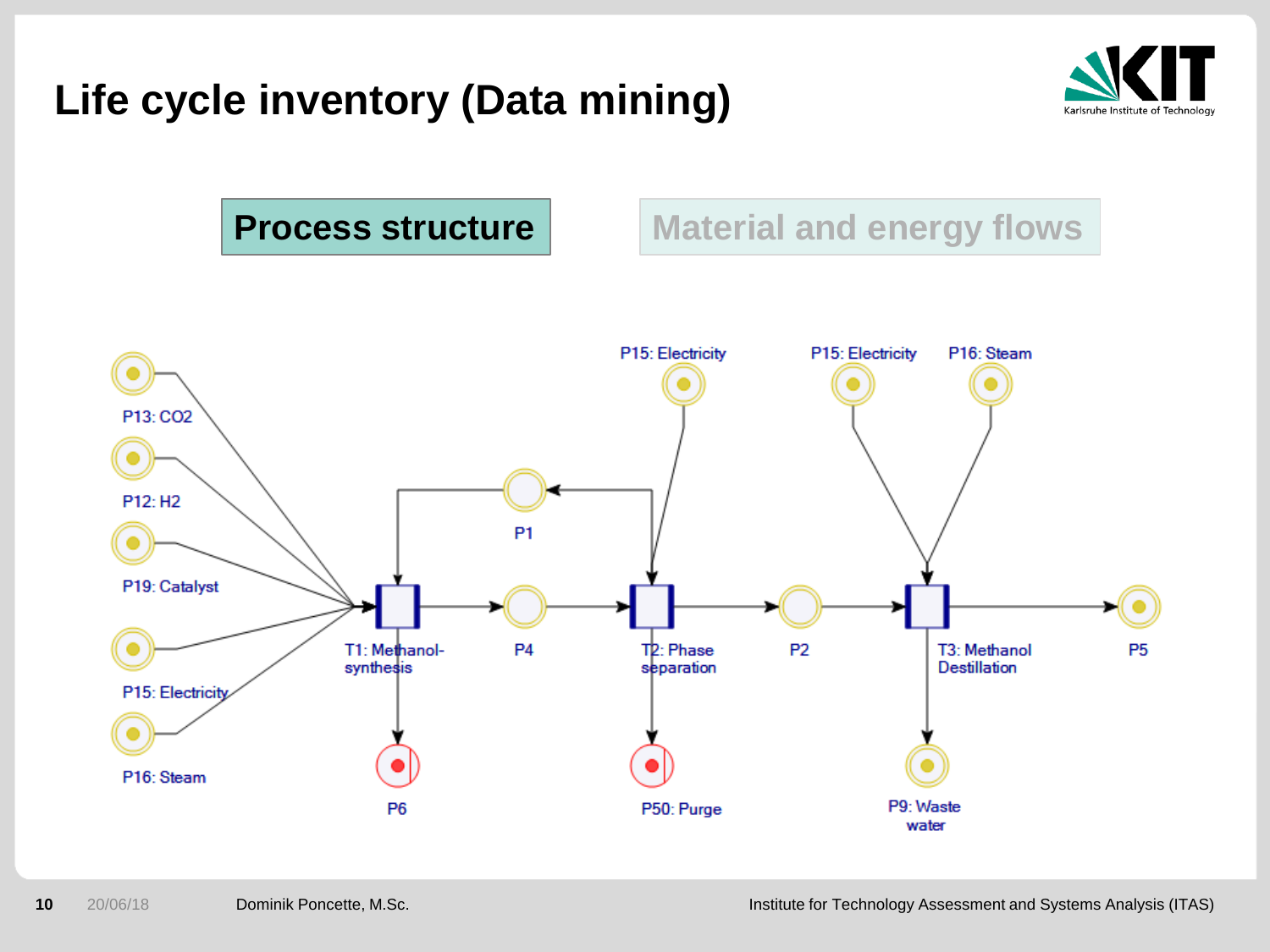## **Life cycle inventory (Data mining)**



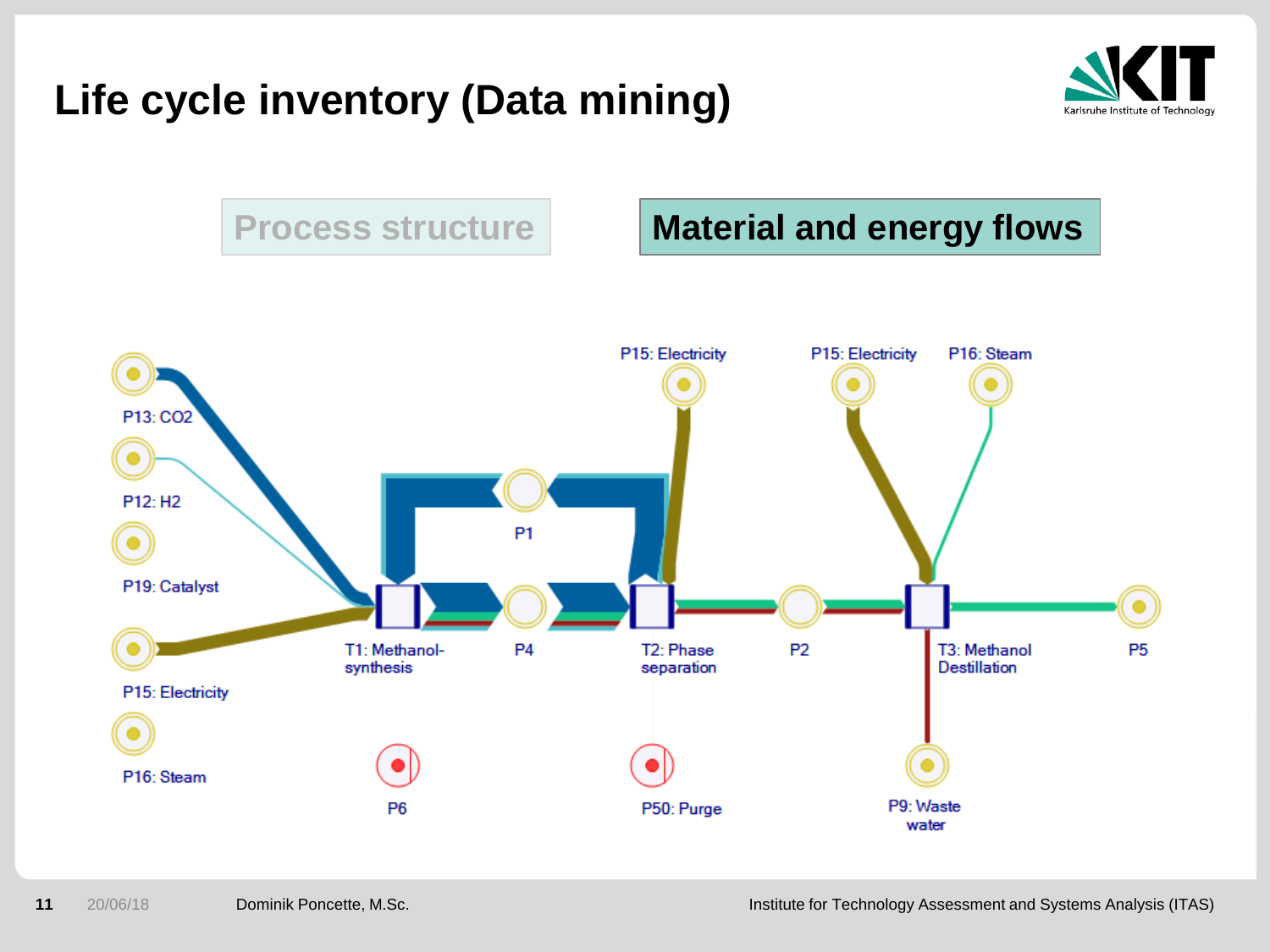

#### **Modelling process chain**

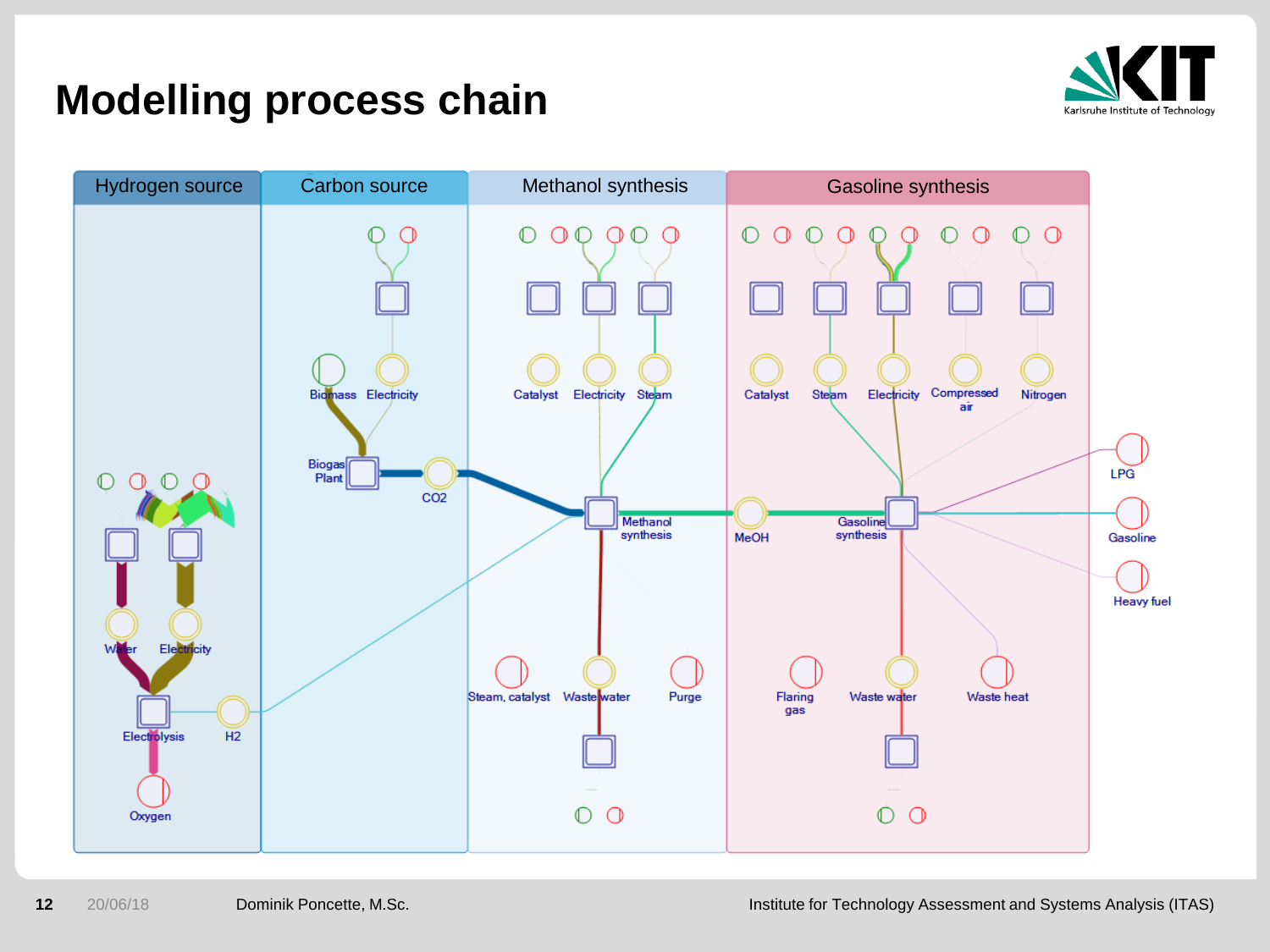## **First (exemplary) results**



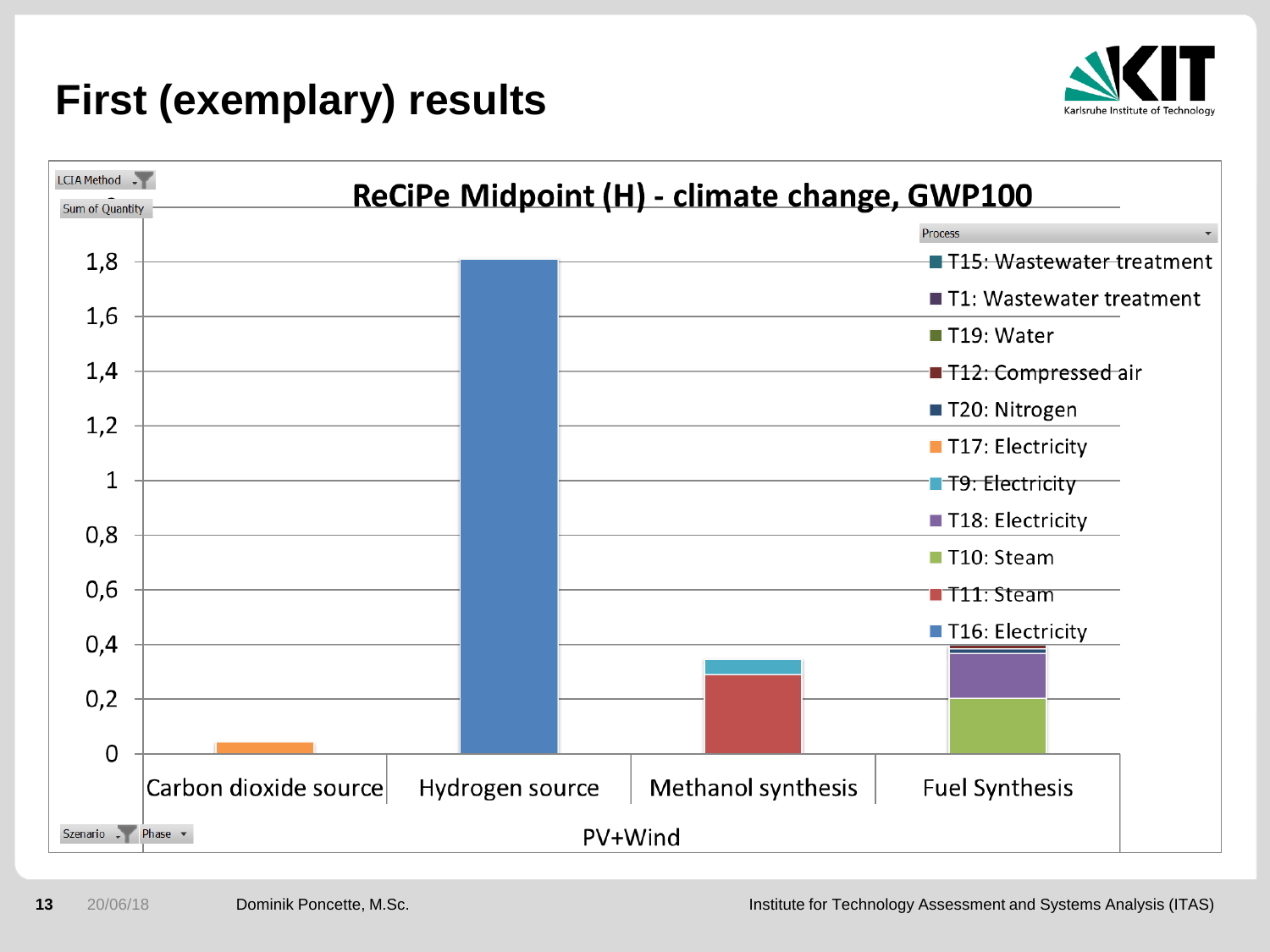#### **Data uncertainty**



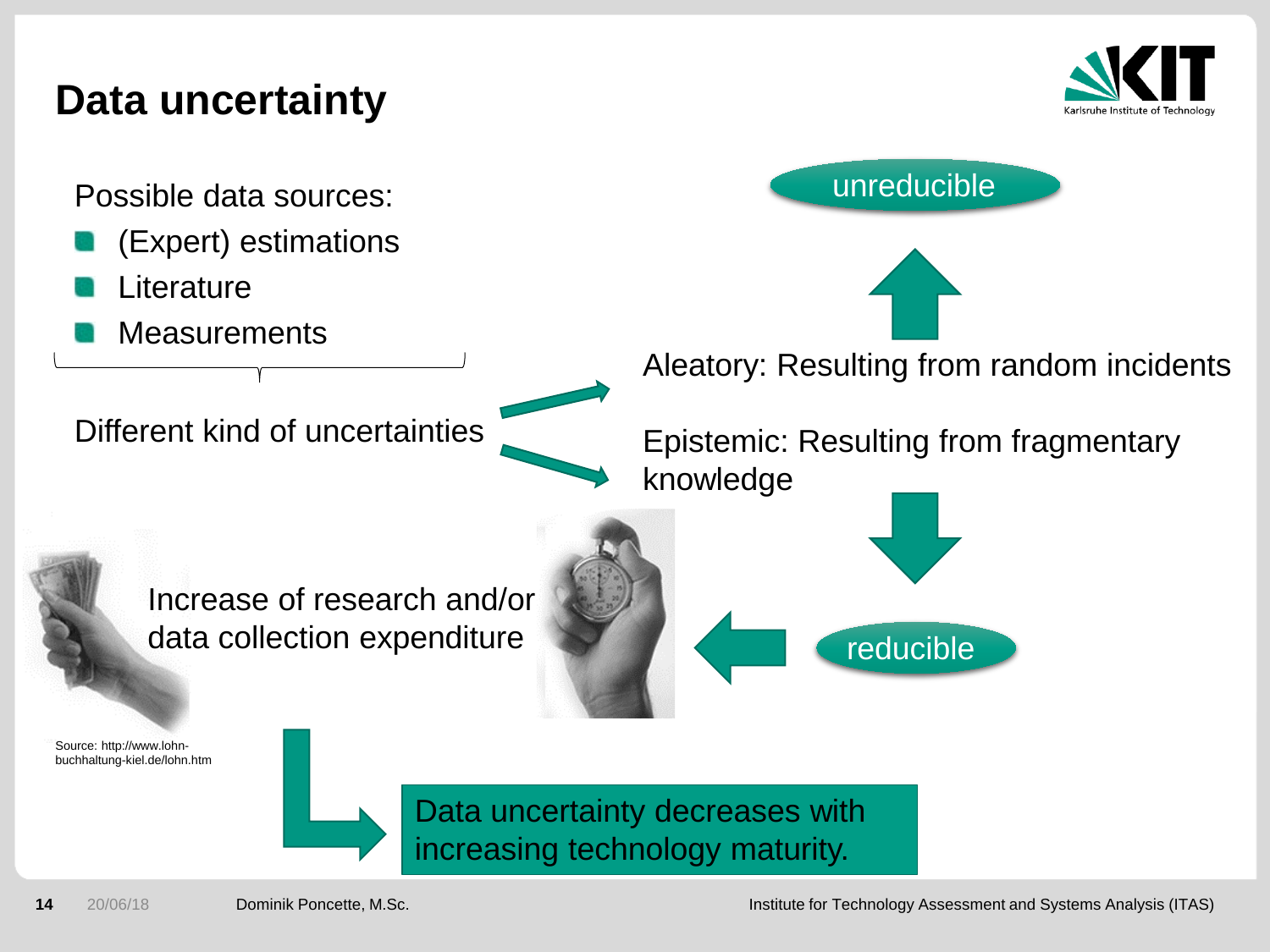## **Uncertainty assessment via TRL**



|                                                     | $CO2$ source           |                       |              | Electrolysis | Methanol<br>Synthesis   | Gasoline<br>synthesis |
|-----------------------------------------------------|------------------------|-----------------------|--------------|--------------|-------------------------|-----------------------|
|                                                     | <b>Biogas</b><br>plant | Industry<br>emissions | <b>DAC</b>   |              |                         |                       |
| Process structure                                   | 3                      | 0                     | $\mathbf{1}$ | 3            | $\overline{\mathbf{3}}$ | 3                     |
| Educt/product flows                                 | $\overline{2}$         | $\bf{0}$              | $\mathbf{1}$ | 1            | $\mathbf{1}$            | $\overline{2}$        |
| Energy flow data (thermal,<br>electrical, chemical) | $\overline{2}$         | $\bf{0}$              | $\bf{0}$     | $\mathbf{1}$ | $\bf{0}$                | $\overline{2}$        |
| Process steam (pressure,<br>temp., quantity)        | 1                      | 0                     | $\bf{0}$     | $\mathbf{1}$ | $\mathbf 0$             | $\overline{2}$        |
| Coolant (temp., quantity)                           | $\mathbf{1}$           | $\bf{0}$              | $\mathbf{0}$ | $\mathbf{0}$ | $\mathbf{0}$            | $\overline{2}$        |
| Operating & auxiliary materials<br>(e.g. cat.)      | $\overline{2}$         | $\bf{0}$              | $\mathbf{0}$ | $\mathbf 0$  | $\mathbf{0}$            | $\mathbf 0$           |
| Apparatuses (material<br>composition & production)  | $\bf{0}$               | $\bf{0}$              | $\mathbf{0}$ | $\mathbf 0$  | $\mathbf 0$             | $\bf{0}$              |

#### 0: No data

| 1: stoichiometric data / estimates / literature values (possibly incomplete) ~TRL 1-3 |                         |
|---------------------------------------------------------------------------------------|-------------------------|
| 2: Laboratory measurement data and elaborated simulation data                         | $\mathsf{\sim}$ TRL 4-5 |

- 3: Derived data for marketable investment (well-founded forecast data) TRL 6-7
- 4: Measurement data from a marketable system  $\sim$ TRL 8-9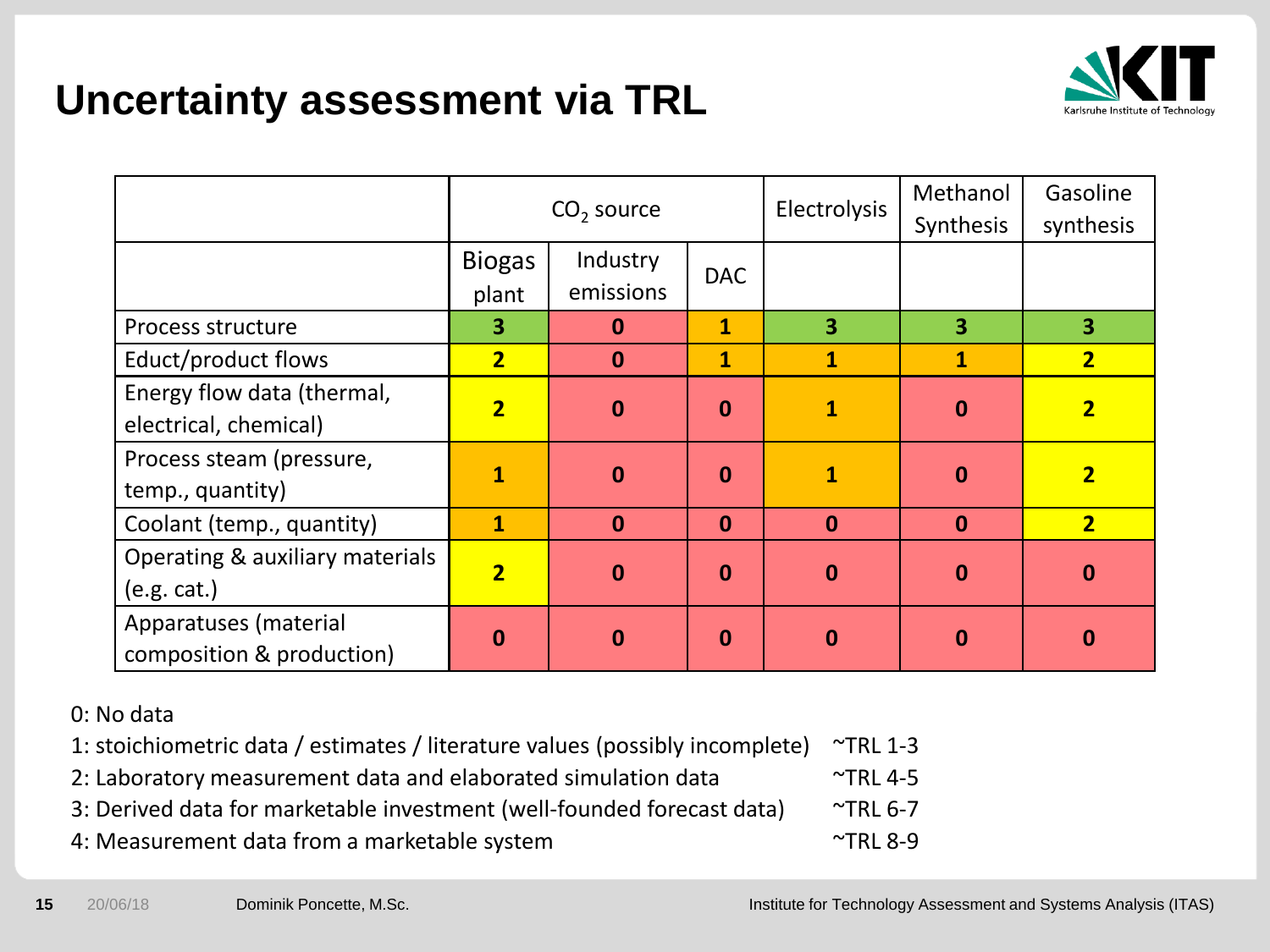#### **Identification of key elements**



Analysing outputs regarding specific indicators inputs:

- Contribution to considered output
- **Uncertainty**

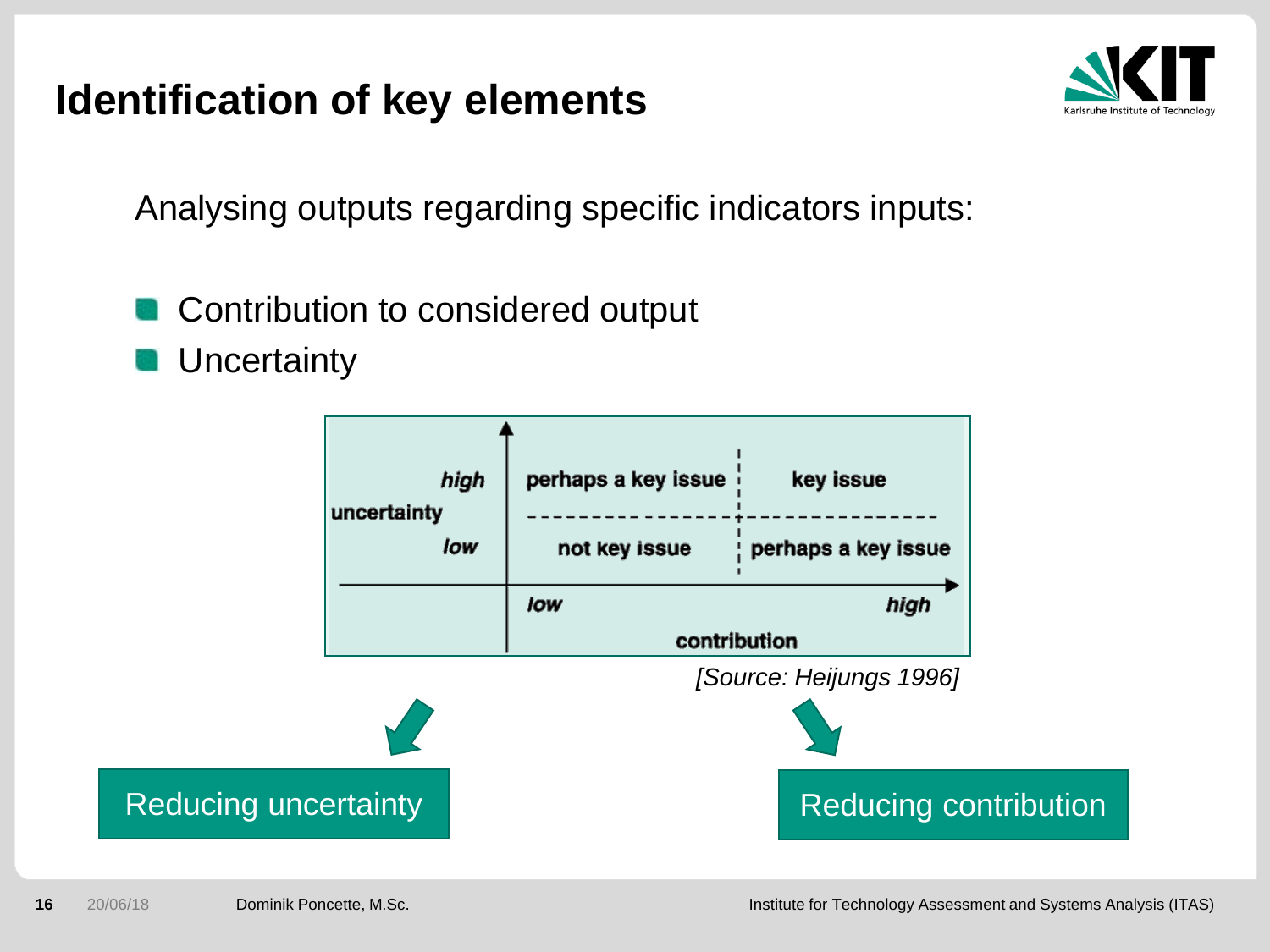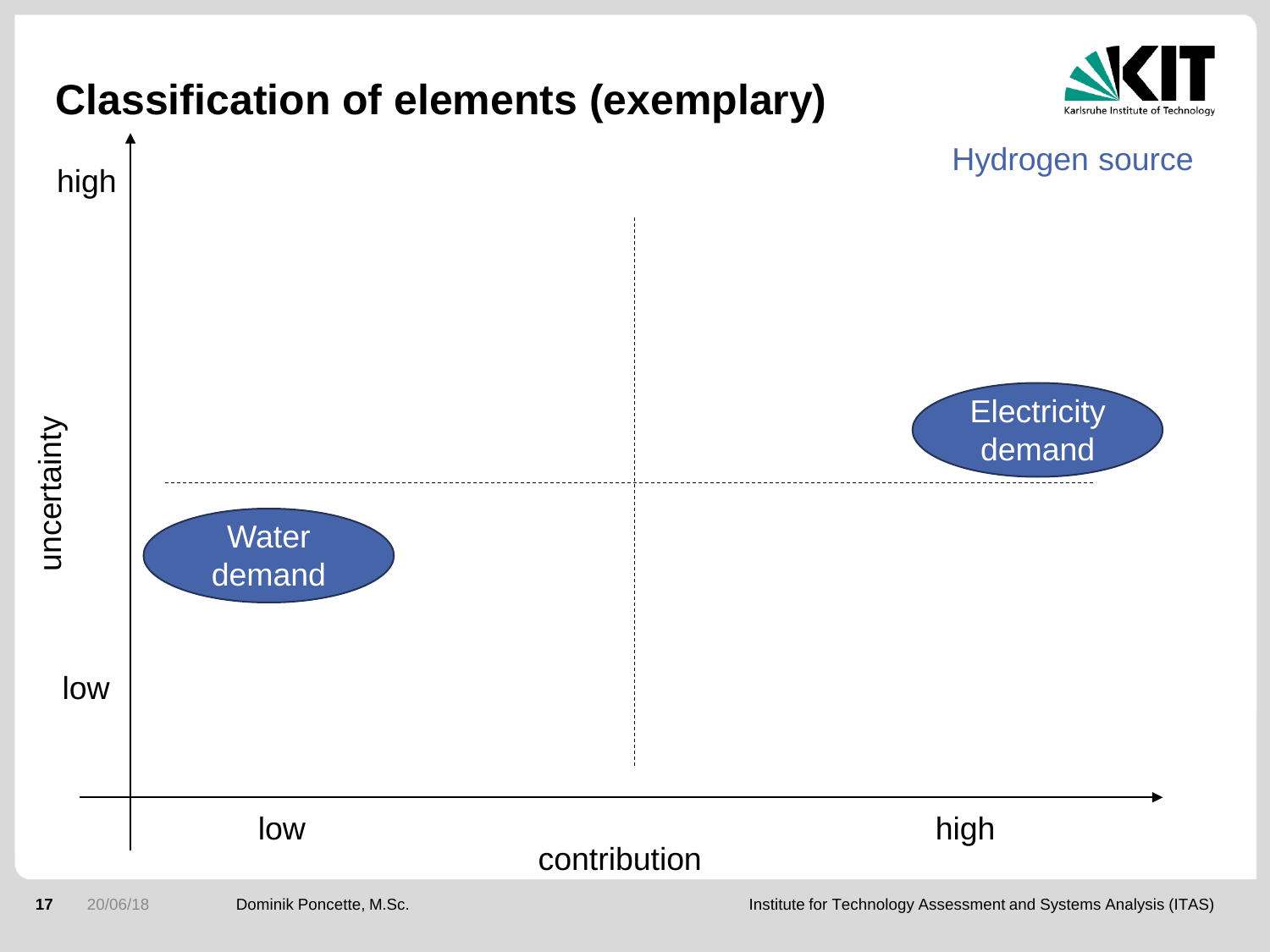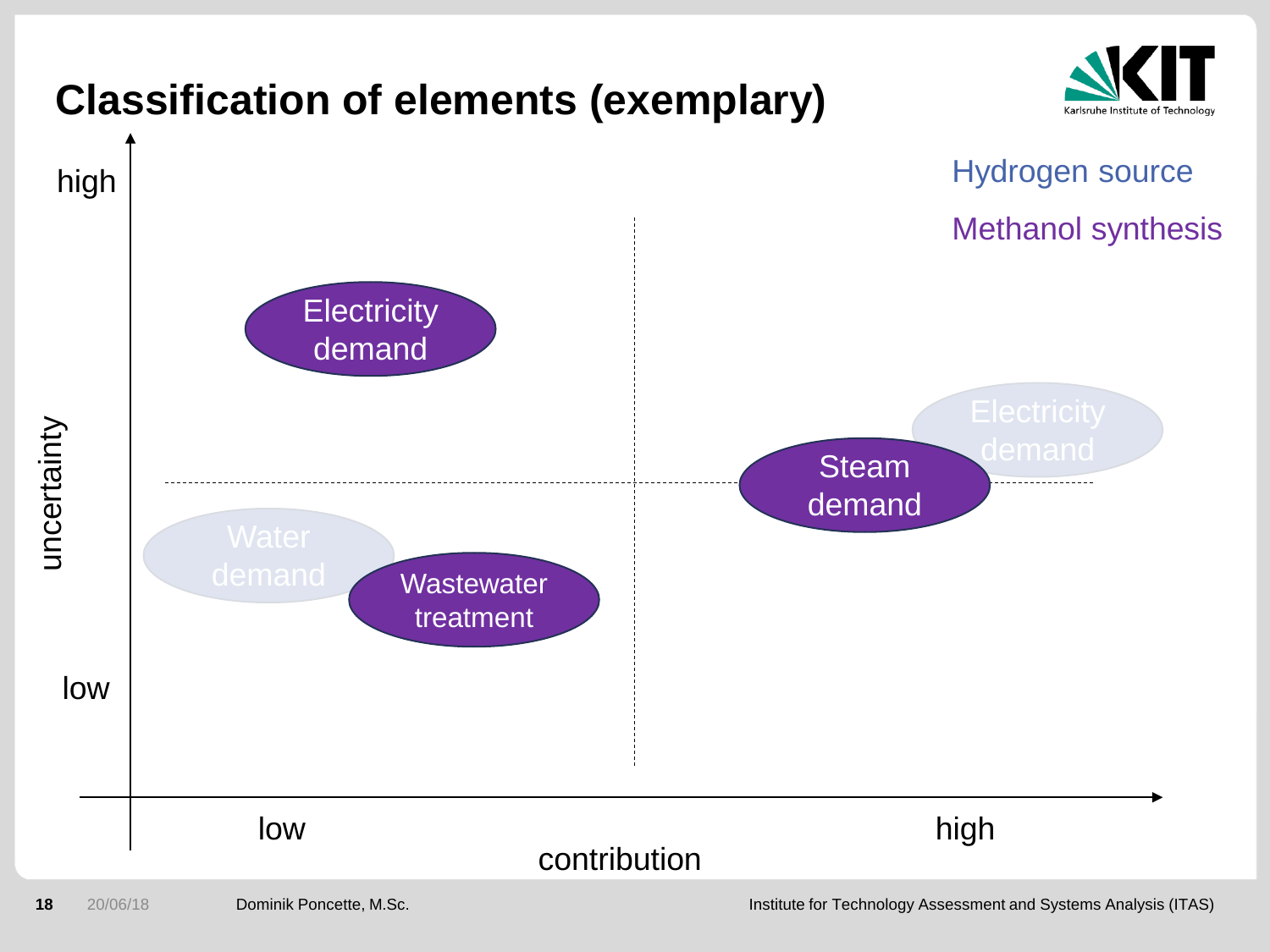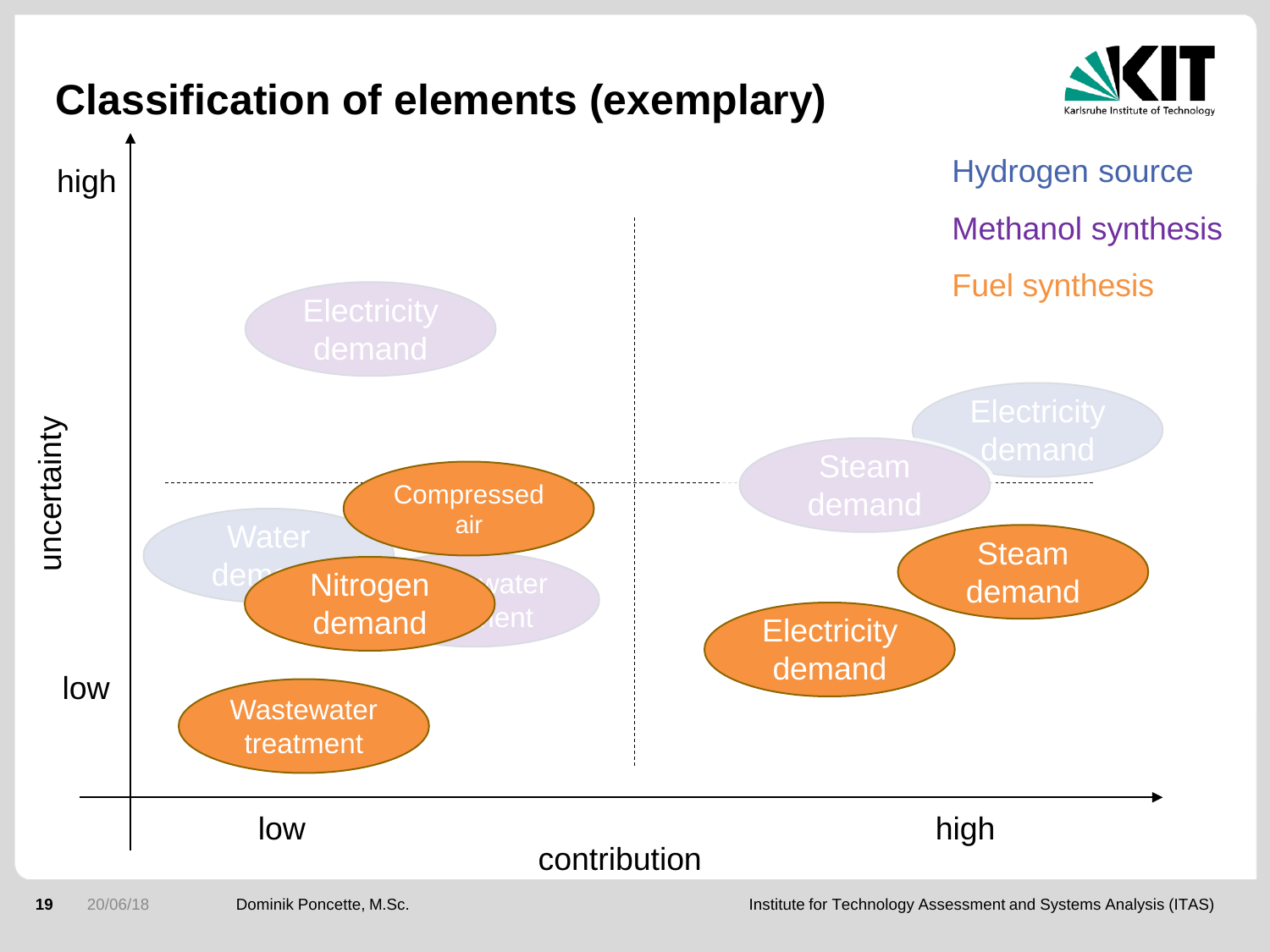#### **Interference of key elements**



#### **(Partly) Exogenic:**

Not included in the system and not influenceable



Reducing uncertainty

**(Partly) Endogenous:**

Included in the system and influenceable



Reducing contribution/ improving performance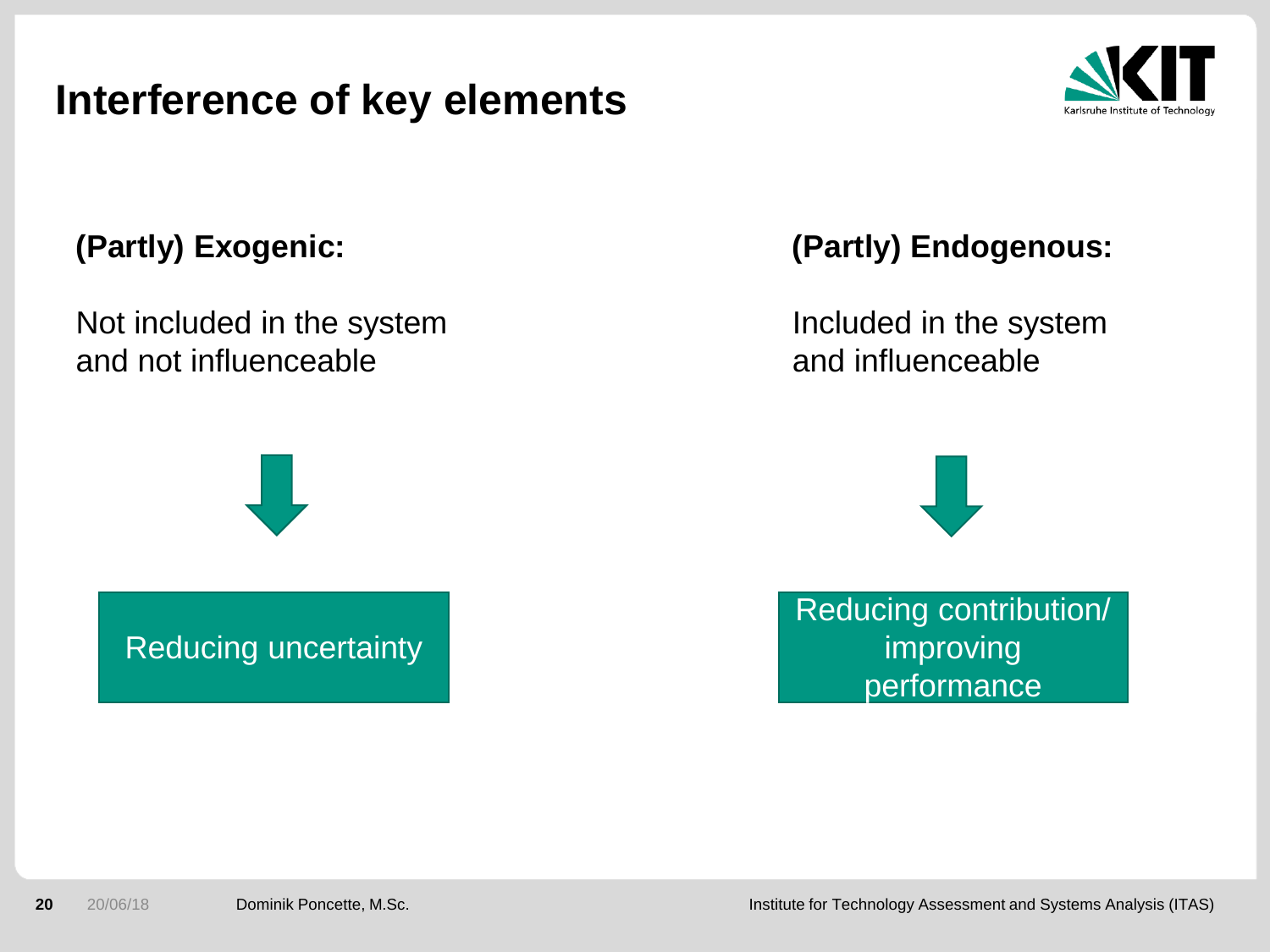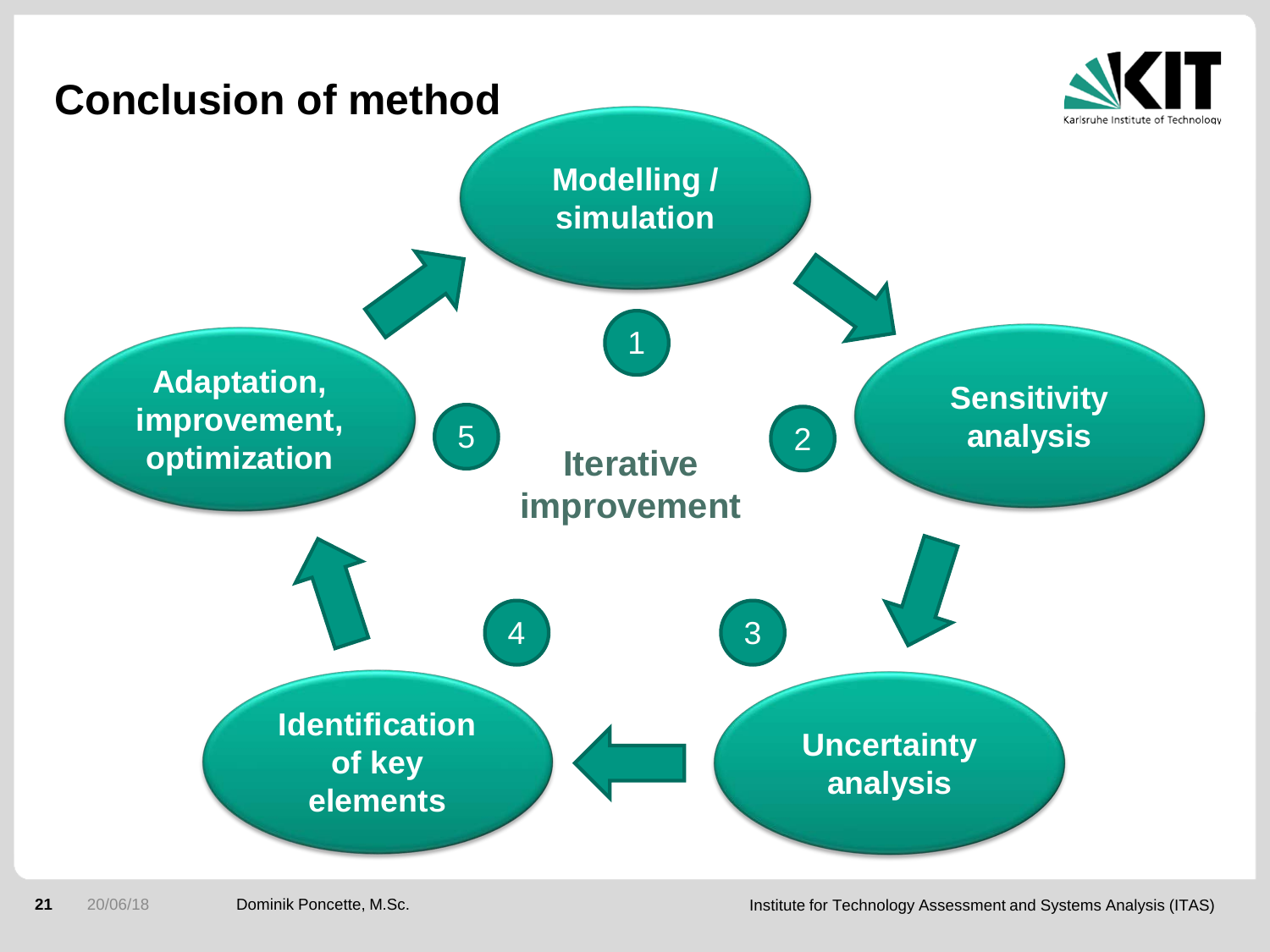#### **Literature**



- DIN EN ISO 14040. 2009. "DIN EN ISO 14040:2009-11, Environmental management -Life cycle assessment – Principles and framework ". Beuth Verlag GmbH.
- International organization for standardization: ISO 14040. Environmental management Life cycle assessment - Principles and framework. 2006
- International organization for standardization: ISO 14044. Environmental management Life cycle assessment - Requirements and guidelines. 2006
- Goedkoop, Mark Jacob, Reinout Heijungs, Mark Huijbregts, An De Schryver, Jaap Struijs, und Rosalie van Zelm. 2009. "ReCiPe 2008 - A life cycle impact assessment method which comprises harmonised category indicators at the midpoint and the endpoint level. Report I: characterisation. 1st ed." Ruimte en Milieu - Ministerie van Volkshuisvesting, Ruimtelijke Ordening en Milieubeheer. http://www.lcia-recipe.net.
- Heijungs, Reinout. 1996. "Identification of Key Issues for Further Investigation in Improving the Reliability of Life-Cycle Assessments". *Journal of Cleaner Production* 4 (3– 4): 159–66. https://doi.org/10.1016/S0959-6526(96)00042-X.
- Vassiliadis, Michael, Hrsg. 2017. *Digitalisierung und Industrie 4.0: Technik allein reicht nicht*. Hannover: Industriegewerkschaft Bergbau, Chemie, Energie.